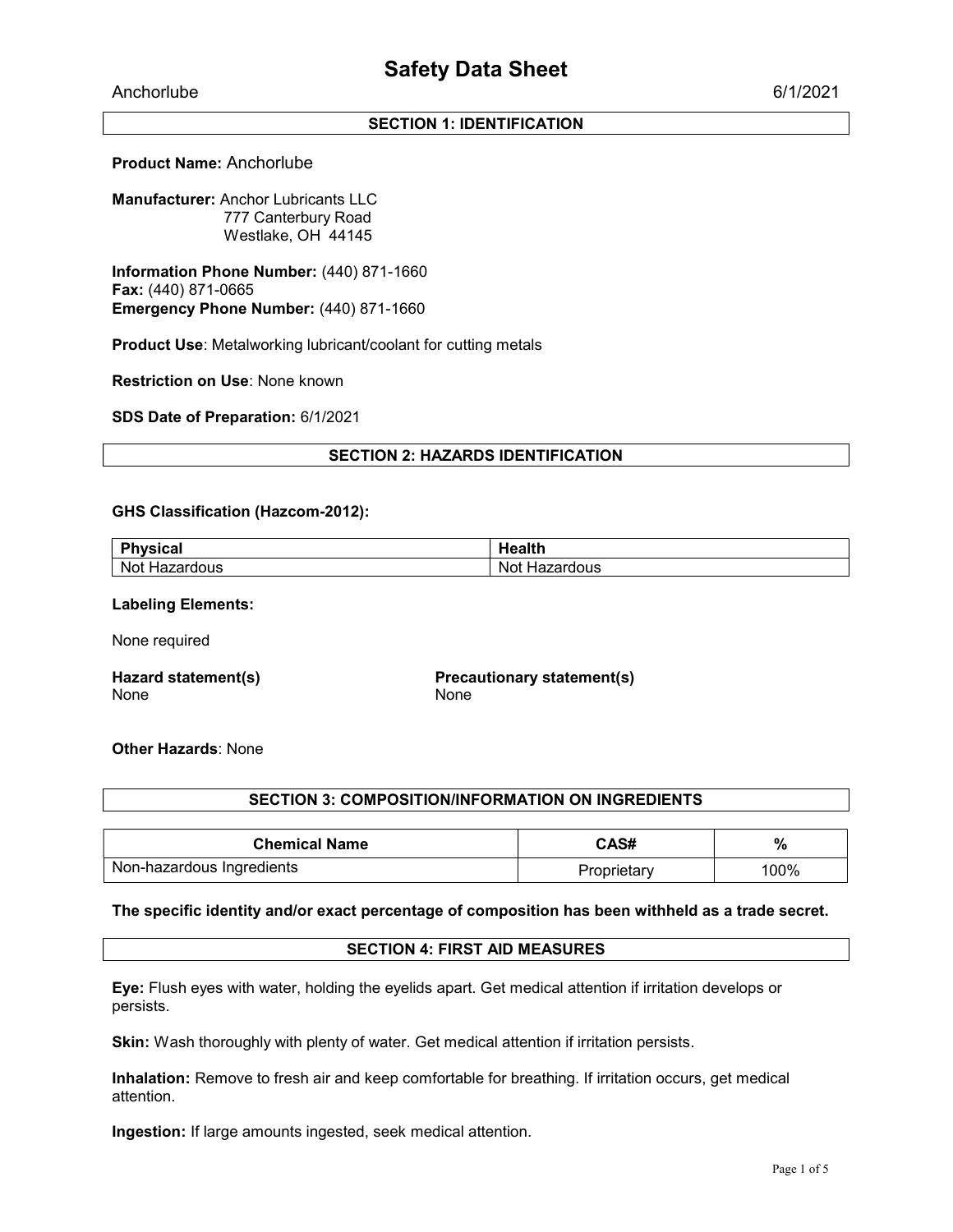# Safety Data Sheet

# Anchorlube 6/1/2021

Most Important symptoms and effects, both acute and delayed: May cause slight eye and skin irritation. Inhalation of vapors or mist may cause respiratory irritation.

Indication of any immediate medical attention and special treatment needed: Immediate medical attention generally not required.

# SECTION 5: FIRE-FIGHTING MEASURES

Suitable and Unsuitable Extinguishing Media: Use media that is suitable for the surrounding fire.

Special Hazards Arising from the Chemical: This product is not classified as combustible. Thermal decomposition may yield oxides of carbon and unidentified compounds.

Special Equipment and Precautions for Fire-Fighters: Wear NIOSH approved positive pressure, self-contained breathing apparatus and full protective clothing. Cool fire exposed containers with water.

#### SECTION 6: ACCIDENTAL RELEASE MEASURES

Personal Precautions, Protective Equipment and Emergency Procedures: Wear appropriate personal protective equipment. Use caution: slip hazard.

Environmental Hazards: Report spills and releases as required to appropriate authorities.

Methods and Material for Containment and Cleaning Up: Because of its viscous nature, this product is not expected to leak or spill. Collect liquid spill with an inert absorbent material and place into a suitable container for disposal. Clean area thoroughly.

# SECTION 7: HANDLING AND STORAGE

Precautions for Safe Handling: Avoid contact with eyes. Avoid prolonged skin contact. Avoid inhalation of vapor or mist. Do not transfer to unlabeled containers.

Conditions for Safe Storage, Including any Incompatibilities: Store at room temperature away from extreme heat and open flames.

#### SECTION 8: EXPOSURE CONTROLS/PERSONAL PROTECTION

| <b>Chemical Name</b>      | <b>Exposure Limits</b> |
|---------------------------|------------------------|
| Non-hazardous Ingredients | None Established       |

Appropriate Engineering Controls: Use with adequate general or local exhaust ventilation to minimize exposure levels. If the product is used at high temperatures, local exhaust ventilation may be required.

#### Individual Protection Measures:

Respiratory Protection: In operations where exposures are excessive, a NIOSH approved respirator with organic vapor/particulate cartridges or supplied air respirator appropriate for the form and concentration of the contaminants should be used. Selection and use of respiratory equipment must be in accordance with OSHA 1910.134 and good industrial hygiene practice.

**Skin Protection:** If skin irritation occurs, impervious gloves such as rubber or nitrile recommended where needed to avoid skin contact

Eye Protection: Safety glasses or goggles recommended where needed to avoid eye contact.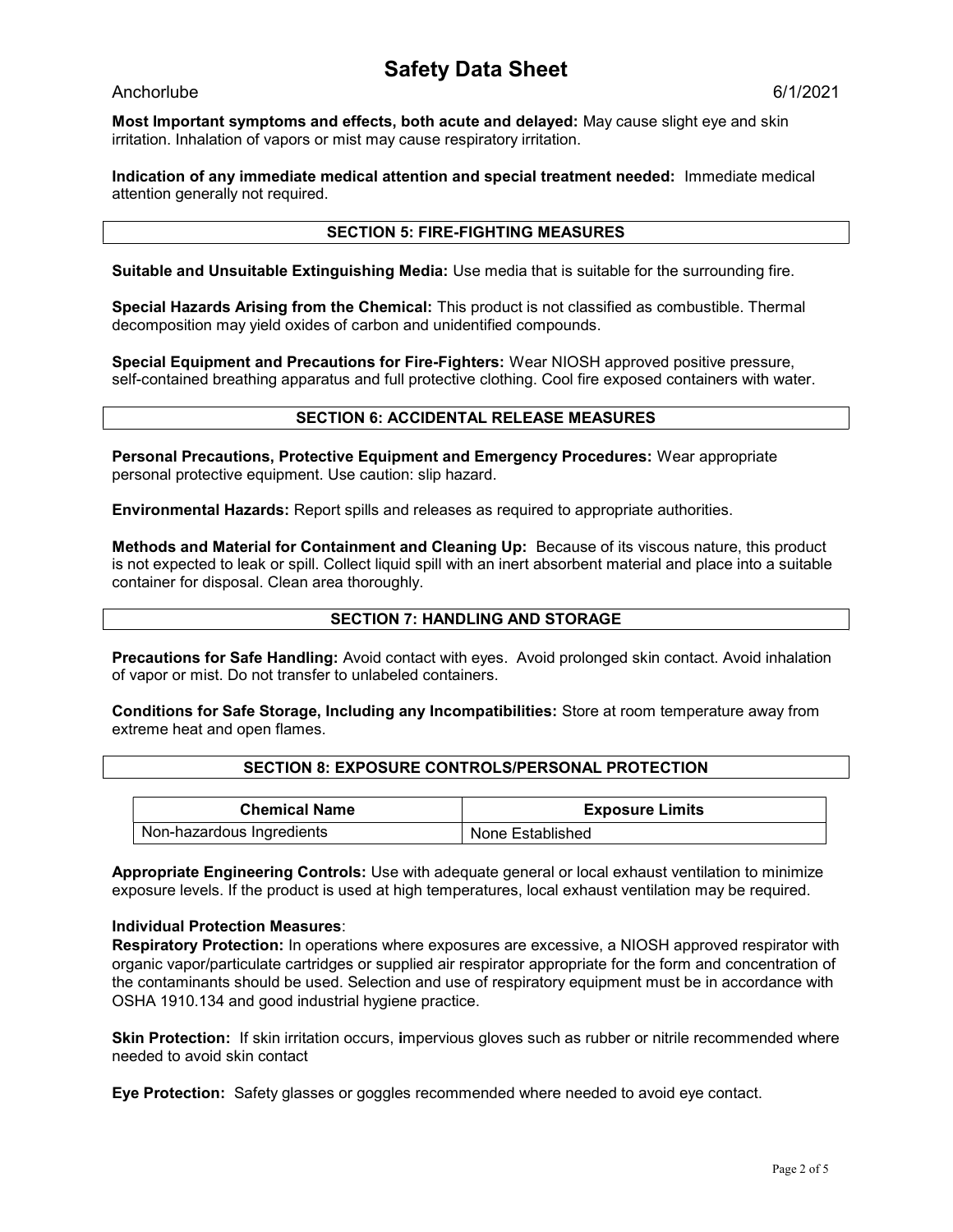# SECTION 9: PHYSICAL AND CHEMICAL PROPERTIES

| Appearance: Green semi paste             | Vapor Density (air = 1): Not available                       |
|------------------------------------------|--------------------------------------------------------------|
| Odor: Slight almond odor                 | Specific Gravity: 1.0365                                     |
| Odor Threshold: Not established          | <b>Water Solubility: Dispersable</b>                         |
| $pH: 6.0-6.5$                            | <b>Octanol/Water Partition Coefficient: Not</b><br>available |
| Melting Point/Freezing Point: 0°C (32°F) | <b>Autoignition Temperature: N/A</b>                         |
| Boiling Point: 107.22° (225°F)           | <b>Decomposition Temperature: Not available</b>              |
| <b>Flash Point: N/A</b>                  | Viscosity: Not available                                     |
| <b>Evaporation Rate: Not available</b>   | <b>Explosion Properties: Not explosive</b>                   |
| <b>Flammable Limits:</b>                 | <b>Oxidizing Properties: Not oxidizing</b>                   |
| LEL: Not established                     |                                                              |
| <b>UEL:</b> Not established              |                                                              |
| Vapor Pressure: Not established          | Flammability (solid, gas): N/A                               |

# SECTION 10: STABILITY AND REACTIVITY

Reactivity: Not reactive under normal conditions of use.

Chemical Stability: Stable under normal storage and handling conditions.

Possibility of Hazardous Reactions: None known

Conditions to Avoid: Extreme heat and freezing.

Incompatible Materials: Avoid magnesium as this product is water based.

Hazardous Decomposition Products: Thermal decomposition may yield oxides of carbon and other unidentified compounds.

#### SECTION 11: TOXICOLOGICAL INFORMATION

## Potential Health Effects:

Eye: May cause mild irritation.

Skin: Prolonged contact may cause irritation and drying of the skin.

Inhalation: No adverse effects expected at ambient temperatures. Inhalation of vapors and fumes from thermal decomposition may cause respiratory irritation.

Ingestion: Swallowing may cause gastrointestinal irritation, nausea, vomiting, diarrhea.

Chronic Hazards: Prolonged skin contact may cause an allergic reaction.

Carcinogen Status: None of the other components of this product are listed as carcinogens by OSHA, IARC, NTP, or the EU CLP.

#### Acute Toxicity Values:

No data available. Components are not acutely toxic.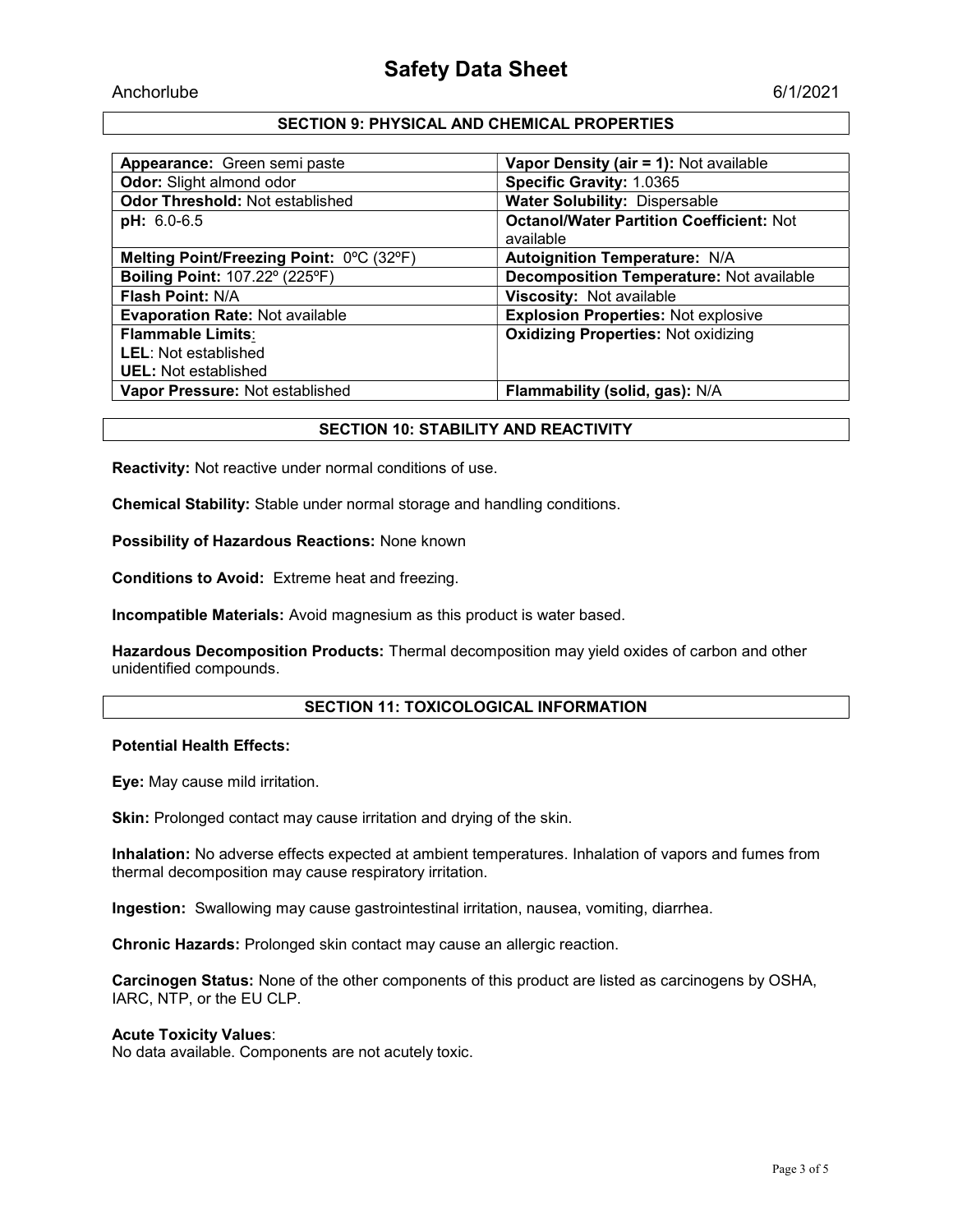Anchorlube 6/1/2021

# SECTION 12: ECOLOGICAL INFORMATION

## Ecotoxicity:

No data available. This product is not expected to be harmful to the environment

Persistence and Degradability: Product is degradable. Unsealed will begin to degrade rapidly. Shelf life is three years from date of manufacture if stored capped at room temperature.

Bioaccumulative Potential: No data available

Mobility in Soil: No data available

Other Adverse Effects: None known

# SECTION 13: DISPOSAL CONSIDERATIONS

Dispose in accordance with all local, regional and national regulations.

## SECTION 14: TRANSPORT INFORMATION

DOT Proper Shipping Name: Not regulated DOT Technical Name: None DOT Hazard Class: None UN Number: None DOT Labels Required (49CFR172.101): None

IMDG Shipping Description: Not regulated ID Number: None Hazard Class: None Packing Group: None Labels Required: None Marking Required: None Placards Required: None

# SECTION 15: REGULATORY INFORMATION

Safety, health, and environmental regulations specific for the product in question.

CERCLA Hazardous Substances (Section 103)/RQ: This product is not subject to CERCLA reporting requirements. Many states have more stringent release reporting requirements. Report spills required under federal, state and local regulations.

SARA Hazard Category (311/312): Not hazardous

SARA 313: This product contains the following chemicals regulated under SARA Title III, section 313: None.

EPA TSCA Inventory: All of the components of this product are listed on the TSCA inventory.

CALIFORNIA PROPOSITION 65: No listed chemicals.

This product is not hazardous in accordance with OSHA HAZCOM 2012, GHS and WHMIS 2015.